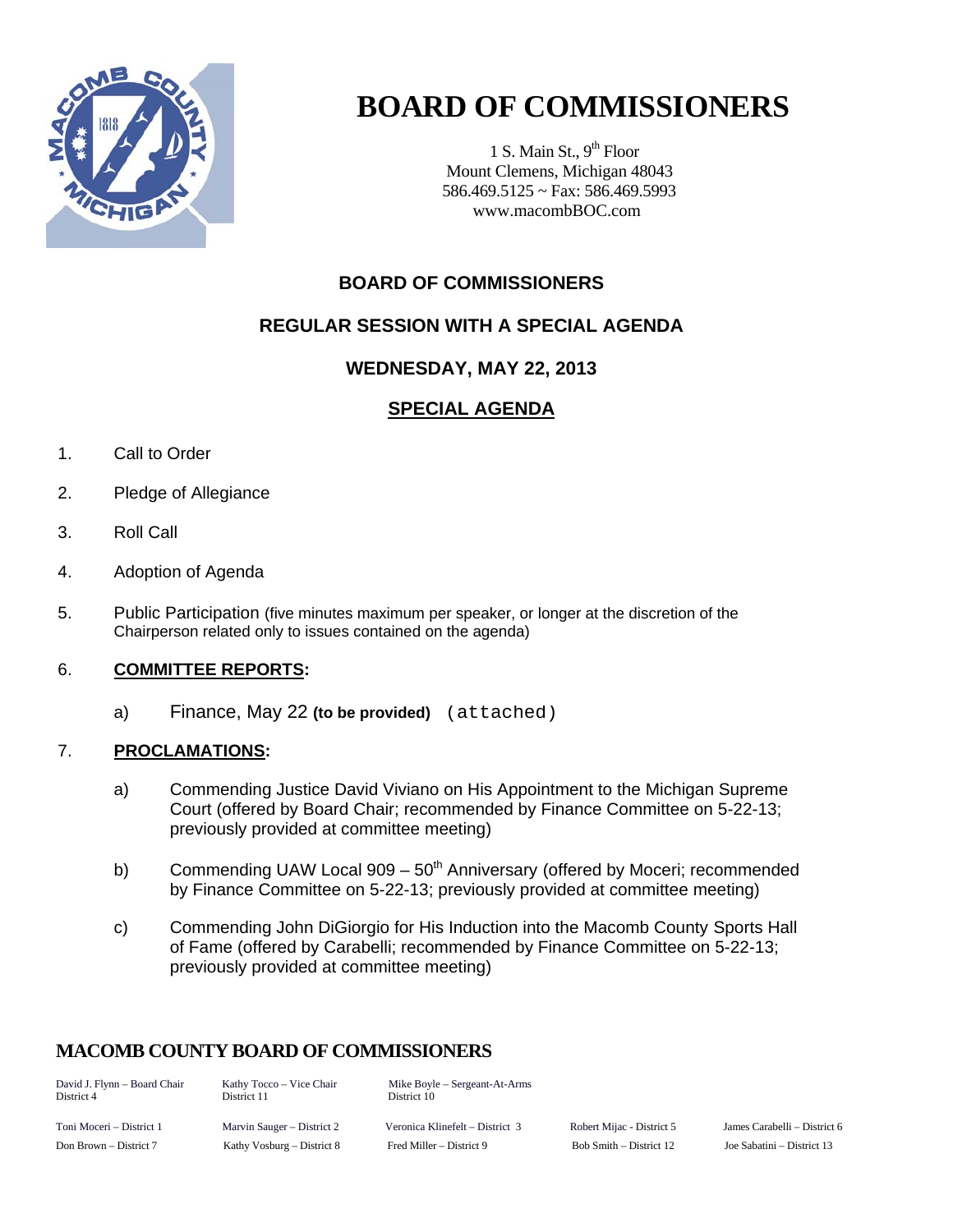#### **BOARD OF COMMISSIONERS FINAL AGENDA MAY 22, 2013 PAGE 2**

- 8. New Business
- 9. Public Participation (five minutes maximum per speaker or longer at the discretion of the Chairperson)
- 10. Roll Call
- 11. Adjournment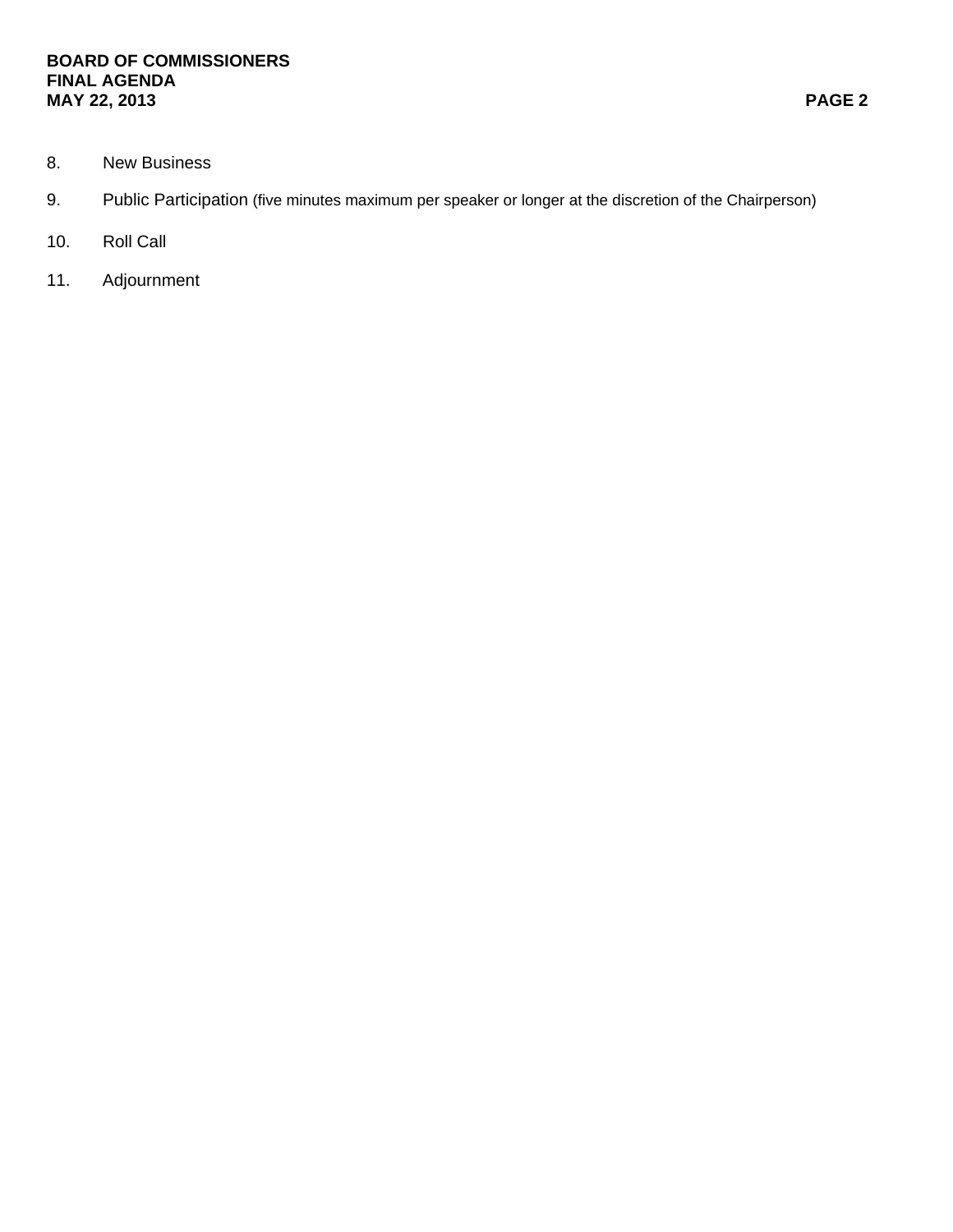

# **BOARD OF COMMISSIONERS**

1 S. Main St.,  $9<sup>th</sup>$  Floor Mount Clemens, Michigan 48043 586.469.5125 ~ Fax: 586.469.5993 www.macombBOC.com

**May 22, 2013** 

# **TO: BOARD OF COMMISSIONERS**

**FROM: FRED MILLER, CHAIR FINANCE COMMITTEE** 

#### **RE: RECOMMENDATION FROM FINANCE COMMITTEE MEETING OF MAY 22, 2013**

At a meeting of the Finance Committee, held Wednesday, May 22, 2013, the following recommendation was made and is being forwarded to the May 22, 2013 special Full Board meeting for approval:

## **1. COMMITTEE RECOMMENDATION – MOTION (SEE ATTACHED)**

A motion was made by Vosburg, supported by Sauger, to recommend that the Board of Commissioners approve contracts #113, 114 and 115, as outlined on the document titled "OCE 2011-2013 Contracts for Review-Summary-Final"; Further, a copy of this Board of Commissioners' action is directed to be delivered forthwith to the Office of the County Executive. **THE MOTION CARRIED.** 

## **A MOTION TO ADOPT THE COMMITTEE REPORT WAS MADE BY CHAIR MILLER, SUPPORTED BY VICE-CHAIR MOCERI.**

## **MACOMB COUNTY BOARD OF COMMISSIONERS**

District 4 District 11 District 10

David J. Flynn – Board Chair Kathy Tocco – Vice Chair Mike Boyle – Sergeant-At-Arms

Toni Moceri – District 1 Marvin Sauger – District 2 Veronica Klinefelt – District 3 Robert Mijac - District 5 James Carabelli – District 6 Don Brown – District 7 Kathy Vosburg – District 8 Fred Miller – District 9 Bob Smith – District 12 Joe Sabatini – District 13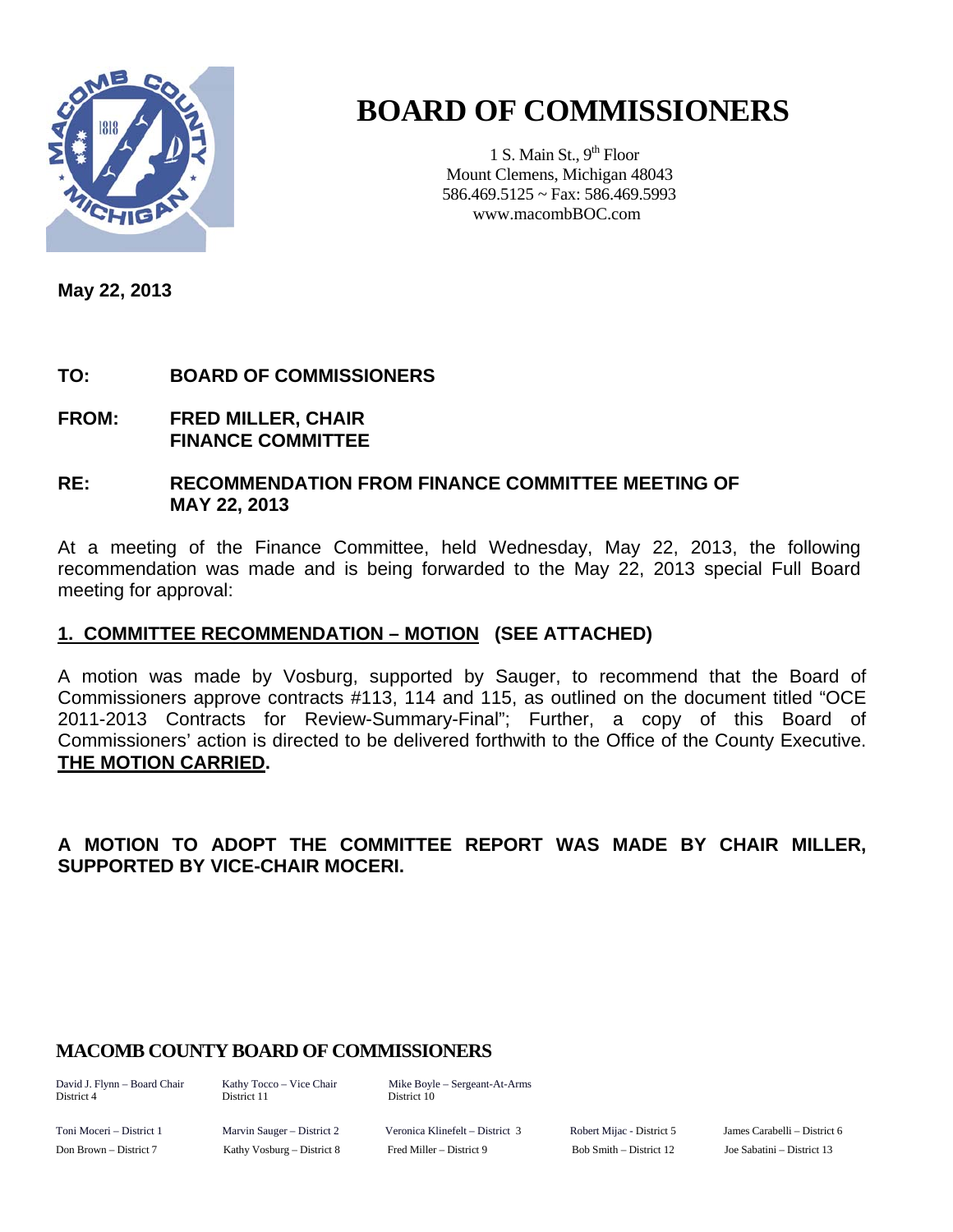**RESOLUTION NO. \_\_\_\_\_\_\_\_\_\_\_\_\_ FULL BOARD MEETING DATE:\_\_\_\_\_\_\_\_\_\_\_\_\_\_\_\_\_\_** 

**AGENDA ITEM:\_\_\_\_\_\_\_\_\_\_\_\_\_\_\_\_\_\_\_\_\_\_\_\_\_\_\_\_\_\_** 

#### **MACOMB COUNTY, MICHIGAN**

**RESOLUTION TO see below\***

**INTRODUCED BY**: from the floor

At the 5-22-13 Finance Committee meeting, the following action was taken:

#### **COMMITTEE RECOMMENDATION – MOTION**

A motion was made by Vosburg, supported by Sauger, to recommend that the Board of Commissioners approve contracts #113, 114 and 115, as outlined on the document titled "OCE 2011-2013 Contracts for Review-Summary-Final"; Further, a copy of this Board of Commissioners' action is directed to be delivered forthwith to the Office of the County Executive. **THE MOTION CARRIED.**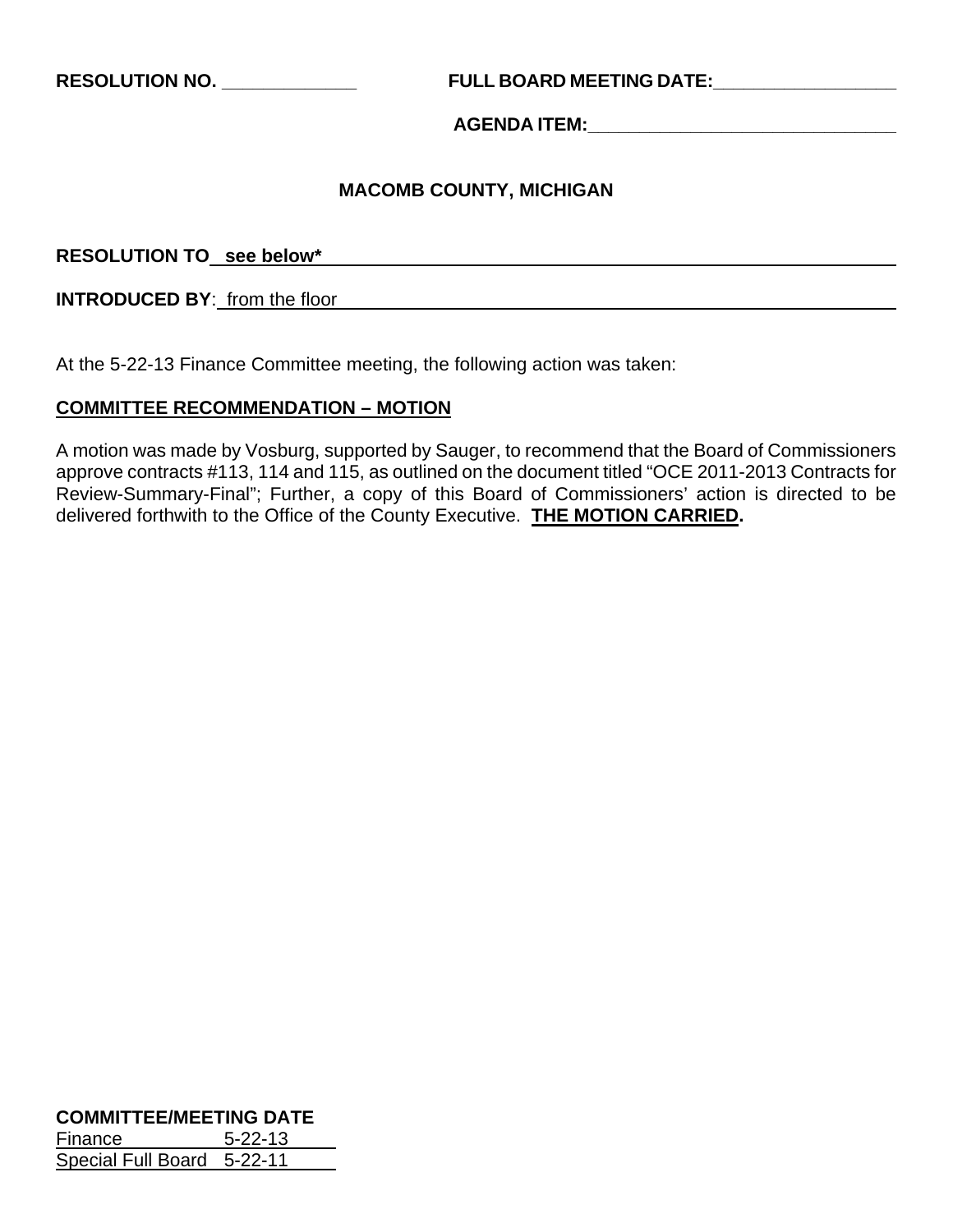#### OCE 2011-2013 Contracts For Review - Summary\_FINAL.xls

| <b>RFI ID</b>                      |                                          |                                              | <b>Contract File Name</b>                                                                   | Type                 | Contractor                                                           | <b>Contract Duration</b>                       |                             | <b>Funding Source</b>         | <b>BoC Action</b>                                                                      | <b>Notes and Considerations</b>                                                                         |
|------------------------------------|------------------------------------------|----------------------------------------------|---------------------------------------------------------------------------------------------|----------------------|----------------------------------------------------------------------|------------------------------------------------|-----------------------------|-------------------------------|----------------------------------------------------------------------------------------|---------------------------------------------------------------------------------------------------------|
| IRFI 06-06-12                      | 3/14/2012 CMH                            |                                              | Res Lease - 11475 19 Mile Rd, Sterling Heights                                              | Revision             |                                                                      |                                                |                             |                               |                                                                                        |                                                                                                         |
| 2RFI 06-06-12                      | 10/25/2011 CMH                           |                                              | Res Lease - 11817 25 Mile Rd., Shelby                                                       | Revision             |                                                                      |                                                |                             |                               |                                                                                        |                                                                                                         |
| 3RFI 06-06-12                      | 3/14/2012 CMH                            |                                              | Res Lease - 13311 Carol Stre., Warren                                                       | Revision             |                                                                      |                                                |                             |                               |                                                                                        |                                                                                                         |
| 4 RFI 06-06-12                     | 2/6/2012 CMH                             |                                              | Res Lease - 14502 Knightsbridge, Shelby                                                     | Revision             |                                                                      |                                                |                             |                               |                                                                                        |                                                                                                         |
| 5 RFI 06-06-12                     | 3/14/2012 CMH                            |                                              | Res Lease - 17623 21 Mile Rd., Macomb                                                       | Revision             |                                                                      |                                                |                             |                               |                                                                                        |                                                                                                         |
| 6 RFI 06-06-12                     | 10/12/2011 CMH                           |                                              | Res Lease - 18305 Kandt Ct., Macomb                                                         | Revision             |                                                                      |                                                |                             |                               |                                                                                        |                                                                                                         |
| 7 RFI 06-06-12<br>8 RFI 06-06-12   | 4/24/2012 CMH<br>2/6/2012 CMH            |                                              | Res Lease - 20419 Sherwood Dr., Macomb<br>Res Lease - 25932 Kelly Rd., Clinton Twp          | Revision<br>Revision |                                                                      |                                                |                             |                               |                                                                                        |                                                                                                         |
| 9RFI 06-06-12                      | 4/26/2012 CMH                            |                                              | Res Lease - 28175 Kinsberry, Chesterfield                                                   | Revision             |                                                                      |                                                |                             |                               |                                                                                        |                                                                                                         |
| 10 RFI 06-06-12                    | 2/6/2012 CMH                             |                                              | Res Lease - 35050 Newport Ct., New Baltimore                                                | Revision             |                                                                      |                                                |                             |                               |                                                                                        |                                                                                                         |
| 11 RFI 06-06-12                    | 2/6/2012 CMH                             |                                              | Res Lease - 35917 24 Mile Rd., New Baltimore                                                | Revision             |                                                                      |                                                |                             |                               |                                                                                        |                                                                                                         |
| 12 RFI 06-06-12                    | 2/6/2012 CMH                             |                                              | Res Lease - 36440 St. Clair Dr., New Baltimore                                              | Revision             |                                                                      |                                                |                             |                               |                                                                                        |                                                                                                         |
| 13 RFI 06-06-12                    | 12/15/2011 CMH                           |                                              | Res Lease - 37875 Ryan Rd., Sterling Heights                                                | Revision             |                                                                      |                                                |                             |                               |                                                                                        |                                                                                                         |
| 14 RFI 06-06-12                    | 3/14/2012 CMH                            |                                              | Res Lease - 38437 Albert, Clinton Township                                                  | Revision             |                                                                      |                                                |                             |                               |                                                                                        |                                                                                                         |
| 15 RFI 06-06-12                    | 10/25/2011 CMH                           |                                              | Res Lease - 38605 Meadowdale, Clinton Twp                                                   | Revision             |                                                                      |                                                |                             |                               |                                                                                        |                                                                                                         |
| 16 RFI 06-06-12                    | 4/26/2012 CMH                            |                                              | Res Lease - 39269 Clearview, Harrison Twp                                                   | Revision             |                                                                      |                                                |                             |                               |                                                                                        |                                                                                                         |
| 17 RFI 06-06-12<br>18 RFI 06-06-12 | 3/14/2012 CMH<br>4/18/2012 CMH           |                                              | Res Lease - 39880 Romeo Plank, Clinton Twp                                                  | Revision<br>Revision |                                                                      |                                                |                             |                               | None - Receive and File                                                                | Contracts already approved by independent mental health board. Mental<br>Health board appointed by BoC. |
| 19 RFI 06-06-12                    | 2/6/2012 CMH                             |                                              | Res Lease - 39933 Bridgeview St., Harrison Twp<br>Res Lease - 48172 Sugarbush, Chesterfield | Revision             |                                                                      |                                                |                             |                               |                                                                                        |                                                                                                         |
| 20 RFI 06-06-12                    | 4/26/2012 CMH                            |                                              | Res Lease - 48402 Forbes, New Baltimore                                                     | Revision             |                                                                      |                                                |                             |                               |                                                                                        |                                                                                                         |
| 21 RFI 06-06-12                    | 4/23/2012 CMH                            |                                              | Res Lease - 4882 Twenty Five Mile Rd., Shelby                                               | Revision             |                                                                      |                                                |                             |                               |                                                                                        |                                                                                                         |
| 22 RFI 06-06-12                    | 3/14/2012 CMH                            |                                              | Res Lease - 49691 Callens Rd., Chesterfield                                                 | Revision             |                                                                      |                                                |                             |                               |                                                                                        |                                                                                                         |
| 23 RFI 06-06-12                    | 2/6/2012 CMH                             |                                              | Res Lease - 50351 Jefferson, New Baltimore                                                  | <b>Revision</b>      |                                                                      |                                                |                             |                               |                                                                                        |                                                                                                         |
| 24 RFI 06-06-12                    | 2/6/2012 CMH                             |                                              | Res Lease - 50741 Lenox St., New Baltimore                                                  | Revision             |                                                                      |                                                |                             |                               |                                                                                        |                                                                                                         |
| 25 RFI 06-06-12                    | 2/6/2012 CMH                             |                                              | Res Lease - 51105 Baker, Chesterfield                                                       | Revision             |                                                                      |                                                |                             |                               |                                                                                        |                                                                                                         |
| 26 RFI 06-06-12                    | 10/25/2011 CMH                           |                                              | Res Lease - 53080 Sula, Shelby                                                              | Revision             |                                                                      |                                                |                             |                               |                                                                                        |                                                                                                         |
| 27 RFI 06-06-12                    | 3/14/2012 CMH                            |                                              | Res Lease - 5600 19 Mile Rd., Sterling Heights                                              | Revision             |                                                                      |                                                |                             |                               |                                                                                        |                                                                                                         |
| 28 RFI 06-06-12<br>29 RFI 06-06-12 | 2/6/2012 CMH<br>10/25/2011 CMH           |                                              | Res Lease - 57728 Abraham, Washington Twp<br>Res Lease - 63550 Mound Rd., Washington        | Revision             |                                                                      |                                                |                             |                               |                                                                                        |                                                                                                         |
| 30 RFI 06-06-12                    | 5/24/2012 CMH                            |                                              | Res Lease - 68560 Lowe Plank Rd., Lenox Twp                                                 | Revision<br>Revision |                                                                      |                                                |                             |                               |                                                                                        |                                                                                                         |
| 31 RFI 06-06-12                    | 10/21/2011 CMH                           |                                              | Res Lease - 77175 Capac Rd., Armada                                                         | Revision             |                                                                      |                                                |                             |                               |                                                                                        |                                                                                                         |
| 32 RFI 06-06-12                    | 12/14/2011 CMH                           |                                              | Res Lease - 8145 Rondale, Shelby                                                            | Revision             |                                                                      |                                                |                             |                               |                                                                                        |                                                                                                         |
| 33 RFI 06-06-12                    | 3/14/2012 CMH                            |                                              | Res Lease - 8665 21 Mile Rd., Shelby                                                        | Revision             |                                                                      |                                                |                             |                               |                                                                                        |                                                                                                         |
| 34 RFI 06-06-12                    | 2/6/2012 CMH                             |                                              | Res Lease - 8811 Chicago Rd., Warren                                                        | Revision             |                                                                      |                                                |                             |                               |                                                                                        |                                                                                                         |
| 35 RFI 04-02-13                    | 7/10/2012 Health                         |                                              | Advertising Agreement - BriteVision Media                                                   | nitial               | <b>IriteVision</b> media                                             | 8/1/2012 - 12/31/2013                          | \$5,000                     |                               | None - Receive and File                                                                | ess than \$35K; Coffee Sleeves                                                                          |
| 36 RFI 04-02-13                    | 1/7/2012 Sheriff                         |                                              | Macomb Township Law Enforcement Svcs                                                        |                      | Macomb County Sheriff Department                                     | 1/1/2013 - 12/31/2015                          | \$9,731,316                 |                               | None - Receive and File                                                                | <b>Duplicate Copy of Contract</b>                                                                       |
| 37 RFI 04-02-13                    | 12/10/2012 Sheriff                       |                                              | Harrison Township Law Enforcement Svcs                                                      |                      | Macomb County Sheriff Department                                     | 1/1/2013 - 12/31/2015                          | \$4,216,720                 |                               | None - Receive and File                                                                | Duplicate Copy of Contract                                                                              |
| 38 RFI 04-02-13                    | 12/3/2012 Sheriff                        |                                              | enox Township Law Enforcement Svcs                                                          |                      | Macomb County Sheriff Department                                     | 1/1/2013 - 12/31/2015                          | \$1,771,021                 |                               | None - Receive and File                                                                | Duplicate Copy of Contract                                                                              |
| 39 RFI 04-02-13                    | 12/12/2012 Sheriff                       |                                              | Macomb Township Law Enforcement                                                             |                      | Macomb County Sheriff Department                                     | 1/1/2013 - 12/31/2015                          | \$9,731,316<br>\$2,951,704  |                               | None - Receive and File                                                                | Duplicate Copy of Contract<br>Duplicate Copy of Contract                                                |
| 40 RFI 04-02-13<br>41 RFI 04-02-13 | 11/12/2012 Sheriff<br>12/31/2012 Sheriff |                                              | Washington Twp Law Enforcement<br>Vashington Twp Law Enforcement - Final                    |                      | Macomb County Sheriff Department<br>Macomb County Sheriff Department | 1/1/2013 - 12/31/2015<br>1/1/2013 - 12/31/2015 | \$2,951,704                 |                               | None - Receive and File<br>None - Receive and File                                     | Duplicate Copy of Contract                                                                              |
| 42 RFI 04-02-13                    | 10/22/2012 Sheriff                       |                                              | <b>Mt. Clemens Dispatch Services</b>                                                        | Final                | Macomb County Sheriff Department                                     | 1/1/2013 - 12/31/2015                          | \$1,250,650                 |                               | None - Already Approved, Receive and File                                              | JPS Committee Meeting (11/13/2012)                                                                      |
| 43 RFI 04-02-13                    | 10/22/2012 Sheriff                       |                                              | Harrison Township Law Enforcement Svcs 13, 14, 15                                           | Final                | Macomb County Sheriff Department                                     | 1/1/2013 - 12/31/2015                          | \$4,216,720                 |                               | None - Already Approved, Receive and File                                              | JPS Committee Meeting (11/13/2012)                                                                      |
| 44 RFI 04-02-13                    | 10/22/2012 Sheriff                       |                                              | enox Township Law Enforcement Svcs 13, 14, 15                                               | Final                | Macomb County Sheriff Department                                     | 1/1/2013 - 12/31/2015                          | \$1,771,021                 |                               | None - Already Approved, Receive and File                                              | JPS Committee Meeting (11/13/2012)                                                                      |
| 45 RFI 04-02-13                    | 10/22/2012 Sheriff                       |                                              | Macomb Township Law Enforcement Svcs 13, 14, 15                                             | Final                | Macomb County Sheriff Department                                     | 1/1/2013 - 12/31/2015                          | \$9,731,316                 |                               | None - Already Approved, Receive and File                                              | JPS Committee Meeting (11/13/2012)                                                                      |
| 46 RFI 04-02-13                    | 10/22/2012 Sheriff                       |                                              | Mt. Clemens Law Enforcement Svcs 13, 14, 15                                                 | Final                | Macomb County Sheriff Department                                     | 1/1/2013 - 12/31/2015                          | \$7,248,045                 |                               | None - Already Approved, Receive and File                                              | JPS Committee Meeting (11/13/2012)                                                                      |
| 47 RFI 04-02-13                    | 10/22/2012 Sheriff                       |                                              | Washington Twp Law Enforcement Svcs 13, 14, 15                                              | Final                | Macomb County Sheriff Department                                     | 1/1/2013 - 12/31/2015                          | \$2,951,704                 |                               | None - Already Approved, Receive and File                                              | JPS Committee Meeting (11/13/2012)                                                                      |
|                                    |                                          |                                              |                                                                                             |                      |                                                                      |                                                | police: \$91,152/yr fire:   |                               |                                                                                        |                                                                                                         |
| 49 RFI 04-02-13                    | 1/7/2013 Sheriff                         |                                              | Clinton Township Dispatch Services                                                          | Initial              | Macomb County Sheriff Department                                     | 4/1/2013 - 12/31/2015                          | \$107,725/y                 |                               | None - Already Approved, Receive and File                                              | JPS Committee Meeting (01/29/2013)                                                                      |
|                                    |                                          |                                              |                                                                                             |                      |                                                                      |                                                | Cost FT disp.<br>\$85,456yr |                               |                                                                                        |                                                                                                         |
|                                    |                                          |                                              |                                                                                             |                      |                                                                      |                                                | pro rated OH cost:          |                               |                                                                                        |                                                                                                         |
|                                    |                                          |                                              |                                                                                             |                      |                                                                      |                                                | \$220,832y                  |                               |                                                                                        |                                                                                                         |
|                                    |                                          |                                              |                                                                                             |                      |                                                                      |                                                | TC 16 FT disp.              |                               |                                                                                        |                                                                                                         |
|                                    |                                          |                                              |                                                                                             |                      |                                                                      |                                                | \$158,8128yr                |                               |                                                                                        |                                                                                                         |
|                                    |                                          |                                              |                                                                                             |                      |                                                                      |                                                | city MP to county           |                               |                                                                                        |                                                                                                         |
| 50 RFI 04-02-13                    | 12/3/2012 Sheriff                        |                                              | Regional Emergency Dispatch Services                                                        | Initial              | Macomb County Sheriff Department                                     | 2013 - 2016                                    | \$132,344                   |                               | None - Already Approved, Receive and File                                              | JPS Committee Meeting (01/29/2013)                                                                      |
| 51 RFI 04-02-13                    |                                          | 6/12/2012 Corp Counsel                       | Bank 77 South Main Street, Mt. Clemens                                                      |                      | Thomas Hospitality Group                                             |                                                | \$175,000                   |                               | None - Already Approved, Receive and File                                              | Full Board (7/26/2012)                                                                                  |
| 52 RFI 04-02-13                    |                                          | 11/7/2012 Circuit Ct                         | ImageSoft Contract                                                                          | Final                | ImageSoft                                                            |                                                |                             |                               | None - Already Approved, Receive and File                                              | Full Board (10/24/2012)                                                                                 |
|                                    |                                          |                                              |                                                                                             |                      |                                                                      |                                                | <b>GSA Solution</b>         |                               |                                                                                        |                                                                                                         |
|                                    |                                          |                                              |                                                                                             |                      |                                                                      |                                                | \$20K/month Land            |                               |                                                                                        |                                                                                                         |
|                                    |                                          |                                              |                                                                                             |                      |                                                                      |                                                | <b>Access Solution \$3K</b> |                               |                                                                                        |                                                                                                         |
| 53 RFI 04-02-13                    |                                          | 12/17/2012 Clerk-ROD<br>11/15/2011 Clerk/ROD | ROD Super Index Contract w/ ACS<br>ACS, Inc. - Agreement for IT Products and Services       | Extension            | ACS                                                                  | 3/1/2013 - 2/28/2016                           | month                       |                               | None - Already Approved, Receive and File                                              | Full Board (12/20/2012); This is the original contract                                                  |
| 54 RFI 06-06-12<br>55 RFI 04-02-13 |                                          | 10/24/2012 Emer Mat                          | Emergency Mgt Agreement w/ Sterling Heights                                                 | Final                | ACS, Inc.<br>Initial/Final Sterling Heights                          |                                                |                             | \$330,007 ROD Automation Fund | None - Already Approved, Receive and File<br>None - Already Approved, Receive and File | Full Board (12/20/2012); Actual Costs<br>Full Board (11/20/2012)                                        |
| 56 RFI 04-02-13                    | 10/25/2012 Emer Mgt                      |                                              | E911 Bid Award/Contract Addendum AT&T                                                       | Revision             | <b>AT&amp;T Global</b>                                               |                                                | \$259,595                   |                               | None - Already Approved, Receive and File                                              | JPS Committee Meeting (03/20/2013)                                                                      |
| 57 RFI 04-02-13                    |                                          | 10/15/2012 Emer Mgt                          | 2010 Homeland Security Grant Inter-local Grant Agt                                          | Initial/Final        |                                                                      |                                                |                             |                               | None - Already Approved, Receive and File                                              | Full Board (11/20/2012)                                                                                 |
| 58 RFI 04-02-13                    | 12/14/2012 Emer Mgt                      |                                              | FY 2010,11, 12 Homeland Sec Grant - Monroe Interlocal Agt                                   |                      | Monroe                                                               | 01/01/2013 - 12/31/2015                        | \$1,250,650                 |                               | None - Already Approved, Receive and File                                              | Full Board (11/20/2012)                                                                                 |
| 59 RFI 04-02-13                    |                                          | 12/27/2012 Emer Mgt                          | FY 2010,11, 12 Homeland Sec Grant - St. Clair Interlocal Agt                                |                      | Saint Clair                                                          | 01/01/2013 - 12/31/2015                        | \$1,250,650                 |                               | None - Already Approved, Receive and File                                              | Full Board (11/20/2012)                                                                                 |
| 60 RFI 04-02-13                    | 10/15/201                                | ≘mer Mqt                                     | 011 Homeland Sec Grant Inter-local Grant Ag                                                 | nıtıal/Fınal         |                                                                      |                                                |                             |                               | <u> None - Already Approved, Receive and File</u>                                      | -ull Board (11/20/2012                                                                                  |
| 61 RFI 04-02-13                    | 10/15/2012 Emer Mgt                      |                                              | 2012 Homeland Sec Grant Inter-local Grant Agt                                               | Initial/Final        |                                                                      |                                                |                             |                               | None - Already Approved, Receive and File                                              | Full Board (11/20/2012)                                                                                 |
| 62 RFI 04-02-13                    | 10/15/2012 Emer Mgt                      |                                              | Homeland Sec Grants - Templates for FY 10, 11, 12                                           |                      |                                                                      |                                                |                             |                               | None - Already Approved, Receive and File                                              | Full Board (11/20/2012)                                                                                 |
|                                    |                                          |                                              |                                                                                             |                      |                                                                      |                                                |                             |                               |                                                                                        |                                                                                                         |
|                                    |                                          |                                              |                                                                                             |                      |                                                                      |                                                |                             |                               |                                                                                        | NOTES - K.VOSBURG:                                                                                      |
|                                    |                                          |                                              |                                                                                             |                      |                                                                      |                                                |                             |                               |                                                                                        | This EVIP and any others for the OPS center could be approved without much                              |
| 64 RFI 04-02-13                    |                                          | 7/25/2012 Emer Mgt                           | Revised 2012 EVIP app - increase in fund request                                            |                      |                                                                      |                                                | \$2,205,000                 |                               | None - Already Approved, Receive and File                                              | discussion as we have already implied approval with the construction contracts                          |
| 63 RFI 04-02-13                    |                                          | 3/5/2013 Finance                             | Occupational Health Svces Agt - Henry Ford Macomb                                           | Revision             | Henry Ford Macomb Hospital                                           | 03/15/2013 - 03/14/2016                        |                             |                               | None - Already Approved, Receive and File                                              | Full Board (03/14/2013)<br>JPS Committee Meeting (11/13/2012) approved for \$1,771,021. however,        |
| 48 RFI 04-02-13                    | 10/15/2012 Sheriff                       |                                              | Vew Haven Law Enforcement Svcs 13, 14, 15                                                   | Final                | Macomb County Sheriff Department                                     | 1/1/2013 - 12/31/2015                          | <unavailable></unavailable> |                               | Evaluate                                                                               | budget details missing on contract                                                                      |
|                                    |                                          |                                              |                                                                                             |                      |                                                                      |                                                |                             |                               |                                                                                        | CONSIDERATIONS - K.VOSBURG:                                                                             |
|                                    |                                          |                                              |                                                                                             |                      |                                                                      |                                                |                             |                               |                                                                                        | Was it bid out? What do other jails/prisons charge their inmates? How much do                           |
| 68 RFI 04-02-13                    | 9/27/2012 Sheriff                        |                                              | nmate Telephone Services Agreement                                                          | Initial              | Inmate Calling Solutions                                             | 10/2012 - 2017                                 | \$668,446                   |                               | Evaluate                                                                               | they anticipate gaining in revenue?                                                                     |
|                                    |                                          |                                              |                                                                                             |                      |                                                                      |                                                |                             |                               |                                                                                        | CONSIDERATIONS - K.VOSBURG                                                                              |
| 69 RFI 04-02-13                    | 9/27/2012 Sheriff                        |                                              | Prisoner Food Service                                                                       |                      | Revision Continental Cafe, Inc.                                      | 5/14/2012                                      | varies                      |                               | Evaluate                                                                               | What were prior amounts? why is this being amended?                                                     |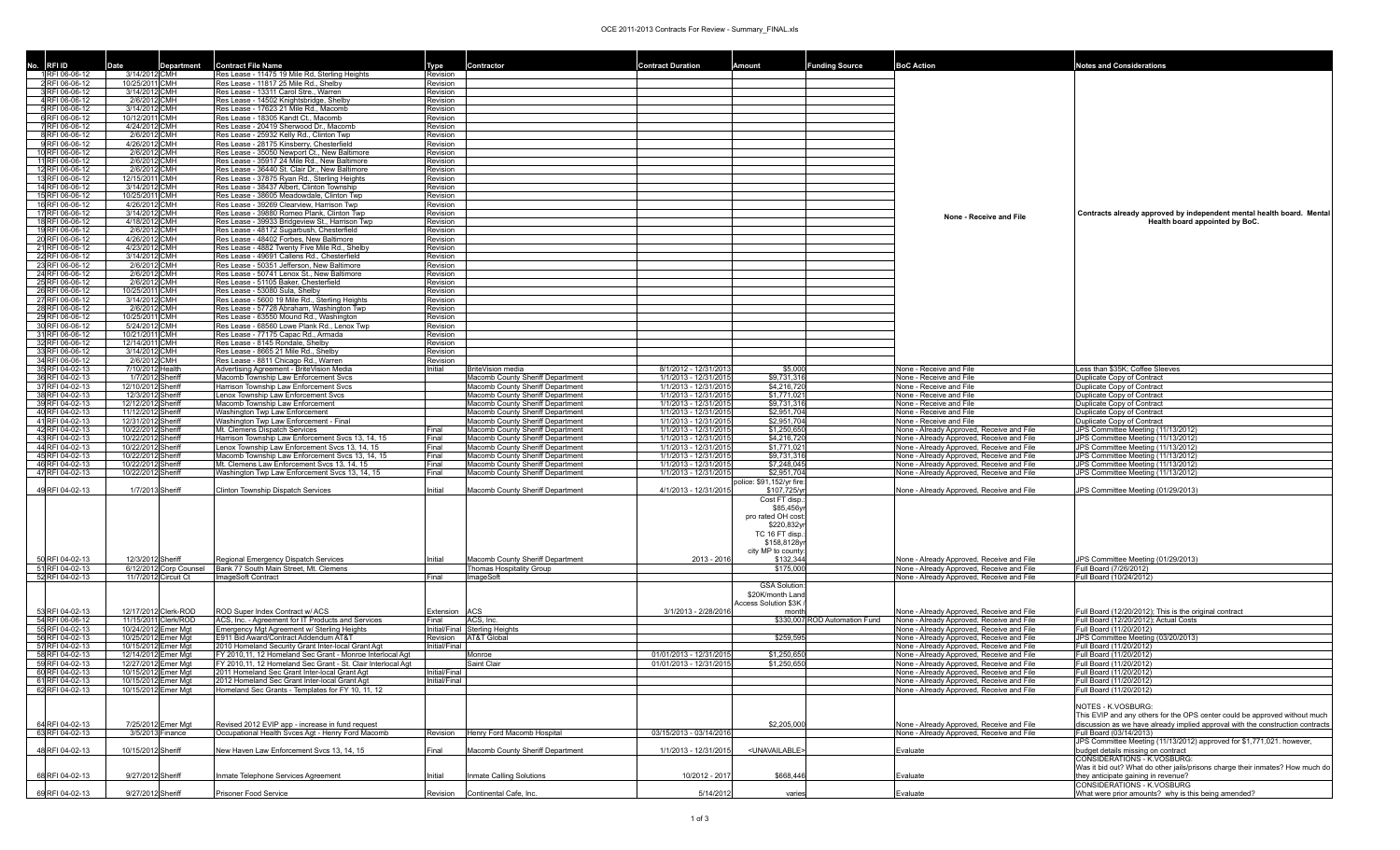#### OCE 2011-2013 Contracts For Review - Summary\_FINAL.xls

| No. RFI ID                           | <b>Department</b>                          | Contract File Name                                                                                            |               | Contractor                                                                   | <b>Contract Duration</b>                       |                                                                                      | <b>Funding Source</b> | <b>BoC Action</b>    | <b>Notes and Considerations</b>                                                                                                                          |
|--------------------------------------|--------------------------------------------|---------------------------------------------------------------------------------------------------------------|---------------|------------------------------------------------------------------------------|------------------------------------------------|--------------------------------------------------------------------------------------|-----------------------|----------------------|----------------------------------------------------------------------------------------------------------------------------------------------------------|
|                                      |                                            |                                                                                                               |               |                                                                              |                                                |                                                                                      |                       |                      | CONTRACT DETAILS<br>amended by \$26,480                                                                                                                  |
|                                      |                                            |                                                                                                               |               |                                                                              |                                                |                                                                                      |                       | Evaluate             |                                                                                                                                                          |
|                                      |                                            |                                                                                                               |               |                                                                              |                                                |                                                                                      |                       |                      | CONSIDERATIONS:                                                                                                                                          |
| 72 RFI 06-06-12<br>73 RFI 04-02-13   | 4/11/2012 F&O / Health<br>7/20/2012 Health | Animal Shelter Floor Repainting<br>Spay/Neuter Svcs w/ Affordable Vet Care Center                             | Initial       | Wakely->Axiom->Concrete Floor Trtmts Inc<br>Affordable Vetrinary Care Center | 9/1/2012 - 8/31/2013                           | \$180,480                                                                            |                       | Evaluate             | Where is original contract?                                                                                                                              |
| 74 RFI 04-02-13                      | 7/20/2012 Health                           | Spay/Neuter Sycs w/ Affordable Vet Care Center #2                                                             | Initial       | Richmond Vetrinary Hospital, Inc                                             | 9/1/2012 - 8/31/3013                           |                                                                                      |                       | Evaluate             |                                                                                                                                                          |
| 65 RFI 04-02-13                      | 7/2/2012 Health                            | Agreement w/ Spitz Pathology Group PLLC                                                                       | Initial       | Spitz Pathology Group PLLC                                                   | 7/9/2012 - 12/31/2013                          | \$566,045                                                                            |                       | Evaluate             | 7/2/12 Contract - Rate of \$31k/month                                                                                                                    |
| 66 RFI 06-06-12                      | 12/19/2011 Health                          | Contractual Svce Agreement - Chief Med Examiner                                                               | Initial       | Dr. Daniel Spitz                                                             | 1/1/2012 - 12/31/2013                          | \$401,064                                                                            |                       |                      | 12/19/11 Contract - Rate of \$16k/month<br>CONSIDERATIONS:                                                                                               |
|                                      |                                            |                                                                                                               |               |                                                                              |                                                |                                                                                      |                       | Evaluate             | SEMCOG continues facilitating DWM project meetings, not on agenda - OCE                                                                                  |
| 70 RFI 04-02-13                      | 10/3/2012 Health                           | SEMCOG - Drinking Water Monitoring Project Cont.                                                              | Initial       | <b>SEMCOG</b>                                                                |                                                | \$40,000                                                                             |                       |                      | news release 10-26-12, \$10k per quarter invoiced to health dept                                                                                         |
| 71 RFI 06-06-12                      | 5/24/2012 Health                           | Drinking Water Protection Network Extension                                                                   | Initial       | ECT                                                                          | 12/1/2011 - 11/30/2012                         | \$72,000                                                                             |                       | Evaluate             |                                                                                                                                                          |
|                                      |                                            |                                                                                                               |               |                                                                              |                                                |                                                                                      |                       | Evaluate             | <b>CONSIDERATIONS:</b><br>Need more information on procedures; Is there a budget on number of cases                                                      |
| 95 RFI 04-02-13                      | 12/7/2012 Health                           | Mook K. Paik, MD                                                                                              | Initial       | Concerned OB-Gyn, P.C.                                                       | 1/1/2013 - 12/31/2013                          |                                                                                      |                       |                      | per year?                                                                                                                                                |
|                                      |                                            |                                                                                                               |               |                                                                              |                                                |                                                                                      |                       | Evaluate             | CONSIDERATIONS:                                                                                                                                          |
| 96 RFI 04-02-13<br>97 RFI 06-06-12   | 12/7/2012 Health<br>12/5/2011 Health       | Family Med Ctr - Beaumont<br>County of Macomb and Access                                                      | Initial       | <b>FMC Beaumont</b><br><b>ACCESS</b>                                         | 1/1/2013 - 12/31/2013<br>1/1/2012 - 12/31/2012 | \$108,000                                                                            |                       | Evaluate             | Fee schedule provided but how many cases/year?                                                                                                           |
|                                      |                                            |                                                                                                               |               |                                                                              |                                                | \$362,428.22                                                                         |                       |                      |                                                                                                                                                          |
|                                      |                                            |                                                                                                               |               |                                                                              |                                                | Longhorn; \$92,162.74                                                                |                       |                      |                                                                                                                                                          |
| 75 RFI 04-02-13<br>76 RFI 04-02-13   | 11/29/2012 Finance<br>11/29/2012 Finance   | Roads - Aloia & Assoc. Parcel 10-1277 Longhorn Estates                                                        |               | onghorn Estates, LLC                                                         |                                                | - Atty<br>\$60,000                                                                   |                       |                      |                                                                                                                                                          |
| 77 RFI 04-02-13                      | 11/27/2012 Finance                         | Roads - Aloia & Assoc. Parcel 10-1277 Longhorn Estates<br>Roads - Award of Bid #40-12 F-650 Sign Bucket Truck | Revision      | Wolverine truck sales                                                        |                                                | \$119,769                                                                            |                       |                      |                                                                                                                                                          |
|                                      |                                            |                                                                                                               |               |                                                                              |                                                | Huron Clinton Metro                                                                  |                       |                      |                                                                                                                                                          |
|                                      |                                            |                                                                                                               |               |                                                                              |                                                | Authority (HCMA)                                                                     |                       |                      |                                                                                                                                                          |
|                                      |                                            |                                                                                                               |               |                                                                              |                                                | Need approval for<br>combined amount of                                              |                       |                      |                                                                                                                                                          |
| 78 RFI 04-02-13                      | 10/25/2012 Finance                         | Roads - HCMA Maint Agts - 26 Mile & Metro Parkway                                                             |               | HCMA                                                                         | 10/1/2012 - 9/30/201                           | \$51,100                                                                             |                       |                      |                                                                                                                                                          |
| 79 RFI 04-02-13                      | 10/19/2012 Finance                         | Roads - Auth of Longevity Pay Rds ADTECH, AFSCME                                                              |               |                                                                              |                                                | \$368,620                                                                            |                       | Evaluate             | CONSIDERATION:<br>All Contracts Total Approximately \$11.2 mil                                                                                           |
| 80 RFI 04-02-13                      | 10/25/2012 Finance                         | Roads - MDOT Agreements - Wireless Backhauls                                                                  |               | Michigan Department of Transportation                                        | 2012/2013 Fiscal Year                          | \$1,040,000                                                                          |                       |                      |                                                                                                                                                          |
| 81 RFI 04-02-13<br>82 RFI 04-02-13   | 9/27/2012 Finance<br>10/30/2012 Finance    | Roads - Job 116678 Fed Item JJ4851<br>Roads - Cass/Rose Intersection Storm Sewer                              |               | Michigan Department of Roads                                                 |                                                |                                                                                      |                       |                      |                                                                                                                                                          |
| 83 RFI 04-02-13                      | 10/30/2012 Finance                         | Roads - Cass Ave. Groesbeck to Gratiot Storm Sewer                                                            |               | Michigan Department of Roads                                                 |                                                | \$2,354,745                                                                          |                       |                      |                                                                                                                                                          |
| 84 RFI 04-02-13                      | 10/25/2012 Finance                         | Roads - Operation Costs for Traffic Operation Center                                                          |               |                                                                              |                                                | \$1,700,000                                                                          |                       |                      |                                                                                                                                                          |
| 85 RFI 04-02-13<br>86 RFI 04-02-13   | 12/12/2012 Finance<br>10/18/2012 Finance   | Roads - Mound and 21 Mile Signal Upgrades<br>Roads - Transfer to Retirement Health Care Trust Fund            |               | MDOT                                                                         | 2012/2013 Fiscal Year                          | \$1,509,100<br>\$3,000,000                                                           |                       |                      |                                                                                                                                                          |
| 87 RFI 04-02-13                      | 11/26/2012 Finance                         | Roads - Parcel Purchase - Road Easement                                                                       |               |                                                                              |                                                | \$148,000                                                                            |                       |                      |                                                                                                                                                          |
| 88 RFI 04-02-13                      | 11/28/2012 Finance                         | Roads - Satawa Matter Settlement                                                                              |               |                                                                              | 11/27/2012                                     | \$100,000                                                                            |                       |                      |                                                                                                                                                          |
| 89 RFI 06-06-12                      | 12/22/2011 Finance                         | Roads - Jewell Road Project                                                                                   |               | Washington Township                                                          | 12/22/2011                                     | \$462,905 shared                                                                     |                       |                      | NOTES - K.VOSBURG:                                                                                                                                       |
|                                      |                                            |                                                                                                               |               |                                                                              |                                                |                                                                                      |                       | Evaluate             | Perhaps needs an attorney review to determine if the assumptions in the                                                                                  |
| 90 RFI 04-02-13                      | 11/7/2012 Emer Mgt                         | FY 2013 EMPG Work Agreement                                                                                   | Initial/Final |                                                                              |                                                |                                                                                      |                       |                      | memo from V. Wolber are accurate related to timing of sending to BOC.                                                                                    |
|                                      |                                            |                                                                                                               |               |                                                                              |                                                |                                                                                      |                       |                      | CONTRACT DETAILS:                                                                                                                                        |
|                                      |                                            |                                                                                                               |               |                                                                              |                                                |                                                                                      |                       |                      | Vicki Wolber mentions that this is 100% reimbursable through our homeland<br>security grant funds as part of our provision for providing M&A services as |
|                                      |                                            |                                                                                                               |               |                                                                              |                                                |                                                                                      |                       |                      | grant fiduciary                                                                                                                                          |
|                                      |                                            |                                                                                                               |               |                                                                              |                                                |                                                                                      |                       |                      |                                                                                                                                                          |
|                                      |                                            |                                                                                                               |               |                                                                              |                                                |                                                                                      |                       | Evaluate             | NOTES - K.VOSBURG:<br>. Why is this position being transferred from Oakland to Macomb?                                                                   |
|                                      |                                            |                                                                                                               |               |                                                                              |                                                |                                                                                      |                       |                      | 2. Is this a very technically specific job? Why couldn't the county offer an                                                                             |
|                                      |                                            |                                                                                                               |               |                                                                              |                                                |                                                                                      |                       |                      | employee for the meetings?                                                                                                                               |
|                                      |                                            |                                                                                                               |               |                                                                              |                                                |                                                                                      |                       |                      | 3. How many hours per week will this person be working?<br>. If it is to be contract-staffed then did we seek any comparative prices?                    |
| 67 RFI 04-02-13                      | 8/24/2012 Emer Mgt                         | Entech Staffing Solutions Svces Agreement                                                                     | Initial       | <b>Entech Staffing Solutions Services</b>                                    |                                                | \$550/meeting                                                                        |                       |                      | . These are questions just for starters!                                                                                                                 |
| 91 RFI 04-02-13                      | 11/13/2012 F&O                             | Tower Housing Unit (59) Addt'l Beds Project, Jail                                                             | Initial       | Bernco, Inc.                                                                 |                                                | \$69,000                                                                             |                       | Evaluate             |                                                                                                                                                          |
| 92 RFI 04-02-13                      | 10/3/2012 F&O                              | Jail Mechanical Renovations                                                                                   |               | Bernco, Inc.                                                                 | 10/2/2012                                      | \$36.92                                                                              |                       | Evaluate             | CONSIDERATIONS:                                                                                                                                          |
|                                      |                                            |                                                                                                               |               |                                                                              |                                                |                                                                                      |                       | Evaluate             | There is no breakdown of costs for this contract amount. Need to see                                                                                     |
| 93 RFI 06-06-12                      | 5/30/2012 F&O                              | Macomb County Jail - 2012 Mechanical Renos                                                                    | Initial       | Wakely->Bernco                                                               | 10/1/2012                                      | \$539,900                                                                            |                       |                      | breakdown of costs to evaluate.                                                                                                                          |
| 94 RFI 06-06-12<br>98 RFI 04-02-13   | 4/30/2012 F&O/ JJC<br>12/12/2012 Finance   | Housing Units Floor Repainting                                                                                |               | Wakely->WCI                                                                  | 8/17/2012                                      | \$85,850                                                                             |                       | Evaluate             |                                                                                                                                                          |
| 99 RFI 04-02-13                      | <no date="">Finance</no>                   | Child Care Fund Cost Allocation Plan<br><b>BCN Advantage Amendment</b>                                        | Extension     | Maximus Consulting Services, Inc<br><b>BCN Service Company</b>               |                                                |                                                                                      |                       | Evaluate<br>Evaluate |                                                                                                                                                          |
|                                      |                                            |                                                                                                               |               |                                                                              |                                                |                                                                                      |                       |                      | CONTRACT DETAILS:                                                                                                                                        |
|                                      |                                            |                                                                                                               |               |                                                                              |                                                |                                                                                      |                       |                      | Base Administrative Charge: \$126,107/mo + Stop/Loss Premium \$58,333/mo                                                                                 |
|                                      |                                            |                                                                                                               |               |                                                                              |                                                | <see and<="" notes="" td=""><td></td><td>Evaluate</td><td>CONSIDERATIONS:</td></see> |                       | Evaluate             | CONSIDERATIONS:                                                                                                                                          |
| 100 RFI 06-06-12                     | 12/15/2011 Finance                         | 2012 BC/BS Administrative Service Contract                                                                    | <b>IFinal</b> | <b>Blue Cross Blue Shield</b>                                                | 1/2012 - 12/2012                               | Considerations>                                                                      |                       |                      | Seems like standard contract for County Employee Health Plans                                                                                            |
|                                      |                                            |                                                                                                               |               |                                                                              |                                                | varies based on                                                                      |                       | Evaluate             |                                                                                                                                                          |
| 101REL06-06-12                       | 2/21/2012 Finance                          | Automated Renefit Services Web-based Porta                                                                    |               | <b>Mutomated Renefit Services Inc.</b>                                       | 6/1/2012                                       | emnl                                                                                 |                       |                      | CONTRACT DETAILS                                                                                                                                         |
|                                      |                                            |                                                                                                               |               |                                                                              |                                                |                                                                                      |                       |                      | Revenue Source                                                                                                                                           |
|                                      |                                            |                                                                                                               |               |                                                                              |                                                |                                                                                      |                       |                      | According to Exhibit A Part 4 - The Corporation agrees to maintain records of                                                                            |
|                                      |                                            |                                                                                                               |               |                                                                              |                                                |                                                                                      |                       | Evaluate             | BCC Screening Services provided to Macomb County residents and to report<br>all key metrics to the County                                                |
|                                      |                                            |                                                                                                               |               |                                                                              |                                                |                                                                                      |                       |                      |                                                                                                                                                          |
|                                      |                                            |                                                                                                               |               |                                                                              |                                                |                                                                                      |                       |                      | CONSIDERATIONS:                                                                                                                                          |
| 102 RFI 04-02-13                     | 2/21/2013 Finance                          | Macomb Health Plan - FY2012/13                                                                                | Renewal       | Macomb Health Plan                                                           | 10/01/2012 - 09/30/2013                        | \$3,028,677                                                                          |                       |                      | Would like to see the report of key metrics                                                                                                              |
| 103 RFI 04-02-13<br>104 RFI 04-02-13 | 5/25/2011 IT<br>10/18/2012 IT              | 80 desktop workstations for Sheriff<br>3S&A Software Upgrade                                                  | Upgrade       | <b>BS&amp;A Software</b>                                                     |                                                | \$43,217<br>\$197,285                                                                |                       | Evaluate<br>Evaluate |                                                                                                                                                          |
| 105 RFI 04-02-13                     | 8/23/2012 IT/all                           | IFAS ASP Agreement                                                                                            |               | SunGard Public Sector, Inc.                                                  | 7/1/2012 - 12/31/2016                          | \$282,173/yr                                                                         |                       | Evaluate             |                                                                                                                                                          |
| 106 RFI 04-02-13                     | 12/5/2012 IT                               | Sungard Public Sector Contract Adjustment                                                                     | Revision      | SunGard Public Sector, Inc.                                                  | 1/1/2013 - 12/31/2016                          |                                                                                      |                       | Evaluate             |                                                                                                                                                          |
| 107 RFI 04-02-13<br>108 RFI 06-06-12 | 10/16/2012 IT<br>1/24/2012 IT              | Trebron Co / EdgeWave iPrism Web Filtering<br>Professional Svce Agreement - IT Audit                          | Initial       | Trebron Company, Inc<br>Plante & Moran, PLLC                                 | 11/2012 - 1/31/2016<br>1/18/2012               | \$22,536<br>\$129,375                                                                |                       | Evaluate<br>Evaluate |                                                                                                                                                          |
|                                      |                                            |                                                                                                               |               |                                                                              |                                                |                                                                                      |                       |                      |                                                                                                                                                          |